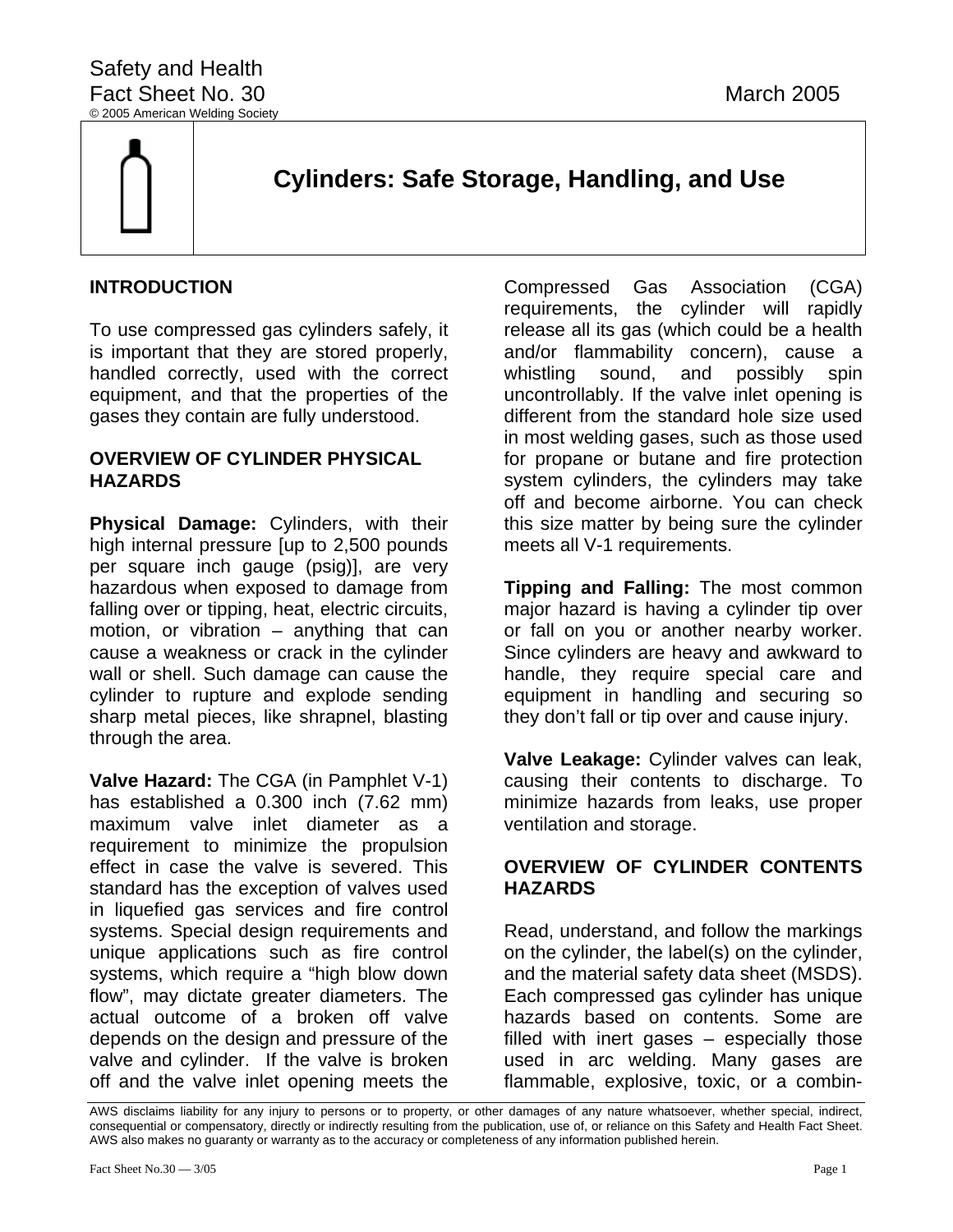ation. Common compressed gases include acetylene, carbon dioxide, argon, hydrogen, nitrogen, air, propane, and oxygen.

# **HOW TO STORE CYLINDERS**

- Store cylinders upright and secure them with a chain, strap, or cable to a stationary building support or to a proper cylinder cart to prevent them from tipping or falling.
- Completely close the valves, and keep the valve protection devices, such as caps or guards, securely in place.
- Store cylinders in a dry, well-ventilated area at least 20 feet from combustible materials. Do not keep cylinders in lockers. If they leak, a buildup of flammable or other types of gases can occur inside the locker.
- Mark the storage area with proper precautionary signs, such as flammable, oxidizer, or toxic.
- Place them in a location where they will not be subject to mechanical or physical damage, heat, or electrical circuits to prevent possible explosion or fire. Keep cylinders away from vehicle traffic.
- Store empty cylinders separate from full ones.
- Keep oxygen cylinders 20 feet away from fuel-gas cylinders, such as acetylene, or separate them with a noncombustible barrier (such as a wall) at least 5 feet high with a fire-resistance rating of at least one-half hour.

# **HOW TO TRANSPORT CYLINDERS**

- Most accidents or injuries involving cylinders happen when moving or handling the gas cylinders.
- Use the right equipment, correct procedures, and sufficient number of persons to lift and move cylinders to avoid personal injury and cylinder damage.
- Wear protective footwear, safety glasses, and heavy gloves.
- Securely install the valve protection devices, such as caps or guards.
- Secure cylinders upright to a proper hand truck or cylinder cart designed for the purpose.
- Don't drag or roll them use a properly designed cart or hand truck.
- When using a crane, be sure to use proper cradles, nets, boats, or special platforms designed for this purpose to prevent cylinders from falling.
- Prevent damage handle carefully avoid dropping or banging them.
- Do not lift by the protective cap/guard or use magnets or slings to lift or move them since valves may be damaged or sheared off.

# **HOW TO USE CYLINDERS**

• Follow the instructions in the Compressed Gas Association (CGA) publication P-1, "Safe Handling of Compressed Gases in Cylinders." (The phone number and web site of the CGA are located at the end of this sheet in the Information Sources Section.) Don't tamper with safety devices.

AWS disclaims liability for any injury to persons or to property, or other damages of any nature whatsoever, whether special, indirect, consequential or compensatory, directly or indirectly resulting from the publication, use of, or reliance on this Safety and Health Fact Sheet. AWS also makes no guaranty or warranty as to the accuracy or completeness of any information published herein.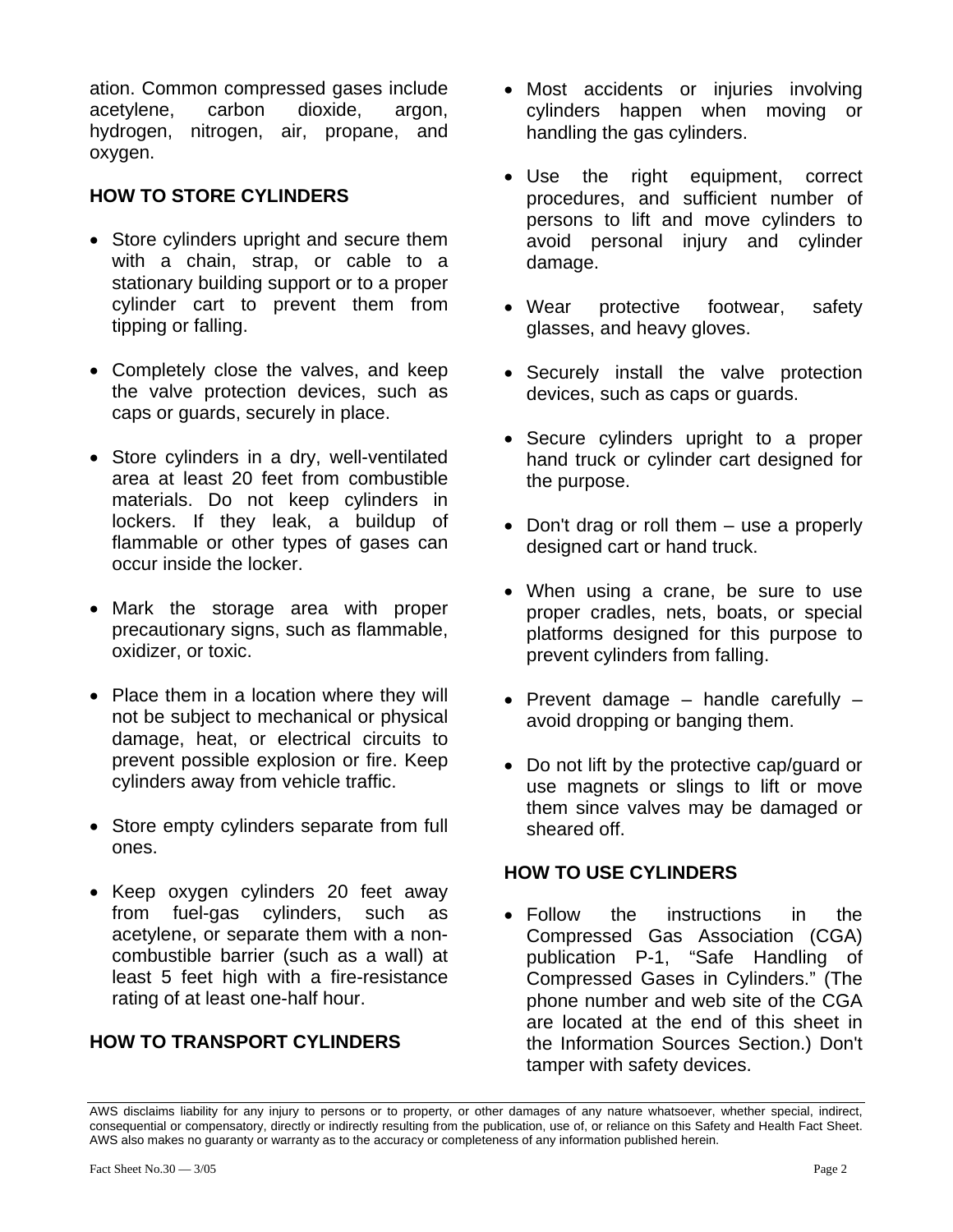- Keep cylinders upright and away from heat, sparks, fire, physical damage, or electrical circuits to avoid rupture.
- Use in a well-ventilated area to avoid gas accumulation.
- Do not bring cylinders into a confined space to avoid inhaling the gas and possible suffocation from the accumulation of flammable, toxic, or reactive gases.
- Read, understand, and follow all cylinder markings and labels to avoid misuse.
- Before connecting a regulator, stand to one side, and momentarily open the valve and then close it immediately. This procedure, called "cracking" the valve, is done to clear the valve of dust or dirt that could enter the regulator.
- Open valves slowly by hand to avoid gauge damage. If a specific tool is required to open the valve, leave it in position so that the flow of gas can be stopped quickly in an emergency.
- Lift and move cylinders properly.
- Close the gas cylinder valves when not in use such as during breaks, lunch, or end-of-shift to avoid leaks.
- Avoid getting any oil or grease on the cylinders or regulators/gauges, particularly those containing oxygen, to avoid fire or explosion.
- Storage is not required for single cylinders of fuel gas and oxygen ready for use with regulators attached secured to a proper cart.

#### **HOW TO MAINTAIN THEM**

- Protect the markings on cylinders that identify the contents, and mark the full/empty status on cylinders (do not use color to identify contents). Mark all empty cylinders (some companies use "MT").
- Don't use the recessed top of the cylinder as a storage area for tools or material.
- If cylinders are leaking, isolate them outdoors and away from sparks or heat. Call your gas supplier to send qualified people to take care of the problem – don't try any repairs yourself. Tag leaking cylinders.
- Never mix gases in a cylinder or try to refill a cylinder – always contact your gas supplier.

# **SUMMARY**

Even though high-pressure, compressed gas cylinders are near or part of most welding and cutting operations, they are used safely everyday by many people throughout the world. To prevent injury, always store, handle, use, and maintain them properly. Treat them with the respect they deserve.

# **INFORMATION SOURCES**

American National Standards Institute (ANSI). *Safety in Welding, Cutting, and Allied Processes* (ANSI Z49.1), published by the American Welding Society, 550 NW LeJeune Road, Miami, FL 33126 (telephone: 800-443-9353; web site: www.aws.org).

AWS disclaims liability for any injury to persons or to property, or other damages of any nature whatsoever, whether special, indirect, consequential or compensatory, directly or indirectly resulting from the publication, use of, or reliance on this Safety and Health Fact Sheet. AWS also makes no guaranty or warranty as to the accuracy or completeness of any information published herein.